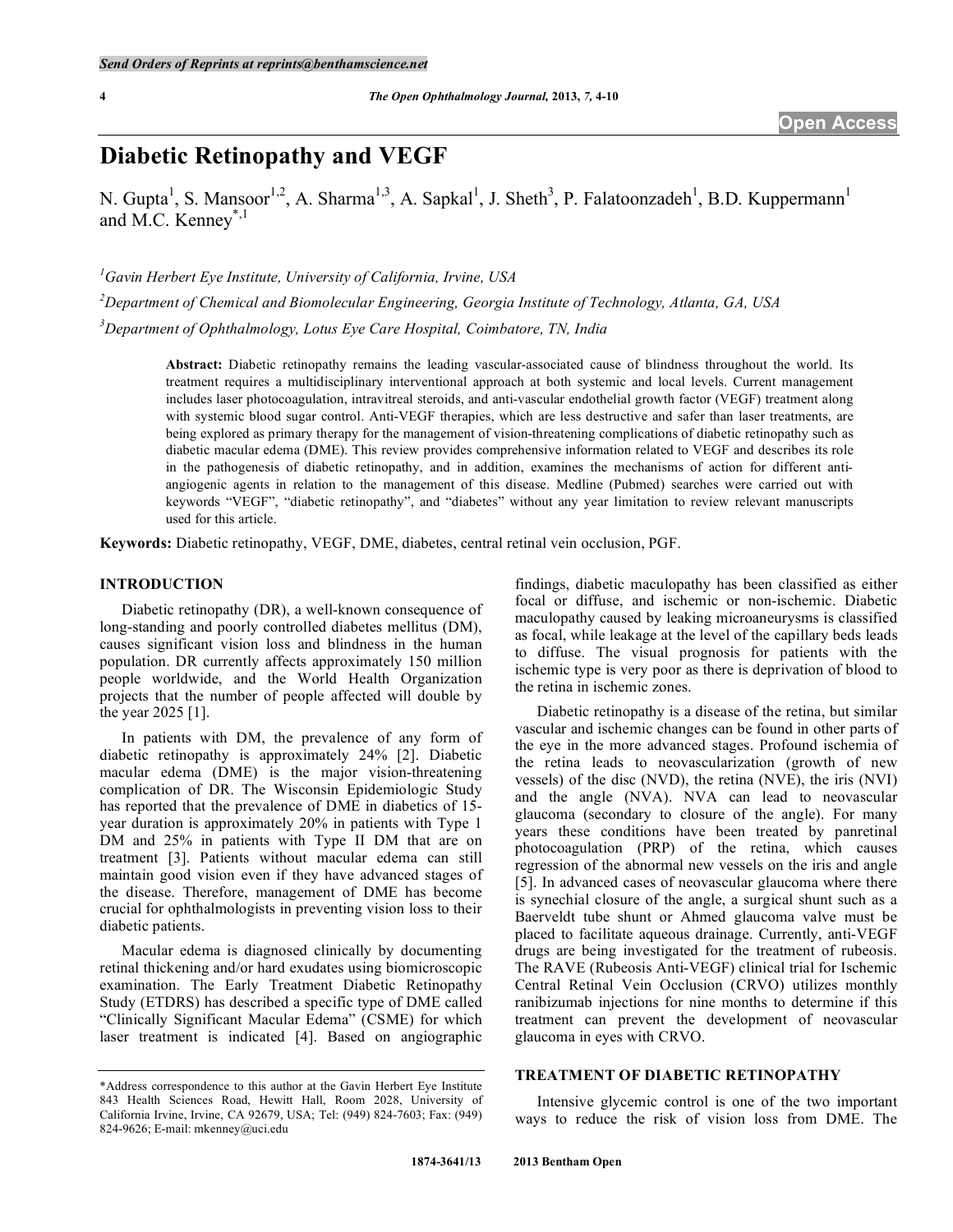Diabetes Control and Complications Trial [6] and UK Prospective Diabetes Study [7] showed that intensive blood glucose control reduced the risk of development of DME by 23%.

 Laser photocoagulation is the second most important course of action to prevent vision loss from DME. Clinical trials such as the Diabetic Retinopathy Study (DRS) and ETDRS have shown that timely laser intervention can reduce the loss of vision by 90% [8, 9]. For proliferative diabetic retinopathy, PRP laser is the treatment of choice as demonstrated in several clinical trials. Unfortunately, the areas of retina treated with PRP laser exhibit scarring and loss of function.

 In eyes of patients with DME, corticosteroids inhibit the expression of VEGF and decrease angiogenesis [10]. Platelet-derived growth factor (PDGF) is a proinflammatory cytokine that induces the expression of the VEGF gene, an effect that is downregulated by corticosteroids [11]. Intravitreal injections of triamcinolone acetonide (IVTA) are now commonplace and widely used for treatment of retinal disorders. In spite of being a fairly safe procedure, intravitreal steroid injections carry an inherent risk of major complications such as cataract, glaucoma, endophthalmitis (both infective and sterile), vitreous hemorrhage, and retinal detachment.

 Visual outcomes are generally poor in advanced cases of DR with complications such as long-standing vitreous hemorrhage (VH), tractional retinal detachments (TRD), and fibrovascular proliferation. In these instances, the surgical approach is the procedure of choice [12]. The Diabetic Retinopathy Vitrectomy Study (DRVS) was a National Eye Institute sponsored, multicenter clinical trial program that established treatment guidelines for patients with advanced proliferative diabetic retinopathy. After four years of followup, the conclusions were that an early vitrectomy provided a greater chance for prompt visual recovery in eyes with recent severe vitreous hemorrhage.

 Despite the presence of varied therapeutic modalities, vision loss occurs at an alarming rate due to DME. The ETDRS showed that despite laser treatment, 12% of subjects continued to have moderate visual loss. In addition, laser treatment is a destructive procedure that does not take into account the pathophysiology of DR and can cause tissue damage itself.

 Recently, interest has developed regarding use of anti-VEGF in cases of DME. Although adverse effects such as nonfatal cerebrovascular accidents and myocardial infarction have been described [13], anti-VEGF agents are proving to be far superior to the laser treatments which are associated with extensive resultant tissue damage. The incidence of complications such as glaucoma and cataract encountered with the intravitreal injections of corticosteroids can be avoided with the use of anti-VEGF. For these reasons, they are becoming the preferred choice of treatment in cases of DME with coexisting glaucoma and in cases recalcitrant to lasers and intravitreal steroids.

 Diabetic patients with concomitant hypertension are at a higher risk of developing DME and DR. Moreover, the DR in these patients tends to progress much more rapidly [14, 15]. The renin-angiotensin-aldosterone system (RAAS),

which regulates blood pressure and maintains water balance, has a direct connection to the pathologic microvascular changes occurring in DR [16]. Angiotensin II, the major bioactive product of the RAAS, acts as an endocrine, paracrine, and intracrine hormone, and is a powerful vasoconstrictor of arterioles. *In vitro* studies have shown that angiotensin II directly stimulates the secretion of VEGF in cultured smooth muscle cells [17] and in cardiac endothelial cells [18]. Therefore, constriction of the retinal microvasculature could result in local increased VEGF production within the retina, which in turn could lead to angiogenesis [17, 19]. The detailed pathway linking angiotensin II to increased synthesis of VEGF is yet to be elucidated, but hypoxia-inducible factor (HIF-1 $\alpha$ ) has been shown to be involved at the intracellular signaling pathway level.

### **HISTORY OF THE VEGF MOLECULE**

 In 1948, Isaac Michaelson proposed that in the development of pathological angiogenesis, a key event was the synthesis and release of a diffusible angiogenic factor called "Factor X" by the ischemic retina [20]. Later in 1971, Judah Folkman presented the idea of inhibiting angiogenesis as a means to treat cancer, which then led to the discovery of anti-angiogenic factors [21]. Nearly forty years passed before the originally proposed "Factor X" could be isolated and identified. In 1983, Senger, Dvorak and colleagues discovered a key mediator involved in angiogenesis to be a protein secreted from a guinea pig tumor cell line. It had a potent capacity to induce vascular leakage and was named vascular permeability factor (VPF) [22]. In 1989, Napoleone Ferrara and colleagues identified a molecule present in bovine pituitary follicular cells that promoted the proliferation of endothelial cells and called it vascular endothelial growth factor (VEGF) [23]. Subsequently, the cloning of VPF by Daniel Connelly *et al*. and VEGF by Ferrara *et al*. confirmed that the two factors were the same protein [24, 25]. In 1992, two independent studies demonstrated that hypoxia could upregulate VEGF expression [26, 27]. Evidence from clinical studies supported the critical role of VEGF in ocular neovascularization. It was demonstrated that vitreous samples of patients with active proliferative retinopathies associated with diabetes and venous occlusive disorders had elevated VEGF levels [28].

#### **BACKGROUND ON THE VEGF MOLECULE**

 Vascular endothelial growth factors (VEGF) are a subfamily of growth factors that function as signaling proteins for both vasculogenesis (the de novo formation of the embryonic circulatory system) and angiogenesis (the growth of blood vessels from pre-existing vasculature). VEGF is secreted primarily from retinal pigmented epithelial cells, pericytes, astrocytes, müller cells, glial cells, and endothelial cells. VEGF has several members including VEGF-A, VEGF-B, VEGF-C, VEGF-D and placental growth factor (PGF). VEGF-A is a 36-46 kDa glycosylated protein derived by alternate splicing of mRNA from a single, 8-exon VEGF gene [29]. VEGF-A is expressed as five mRNA splice variants – isoforms 121, 145, 165, 189, and 206, depending upon the number of amino acids present. Larger isoforms (isoforms 189 and 206) have increased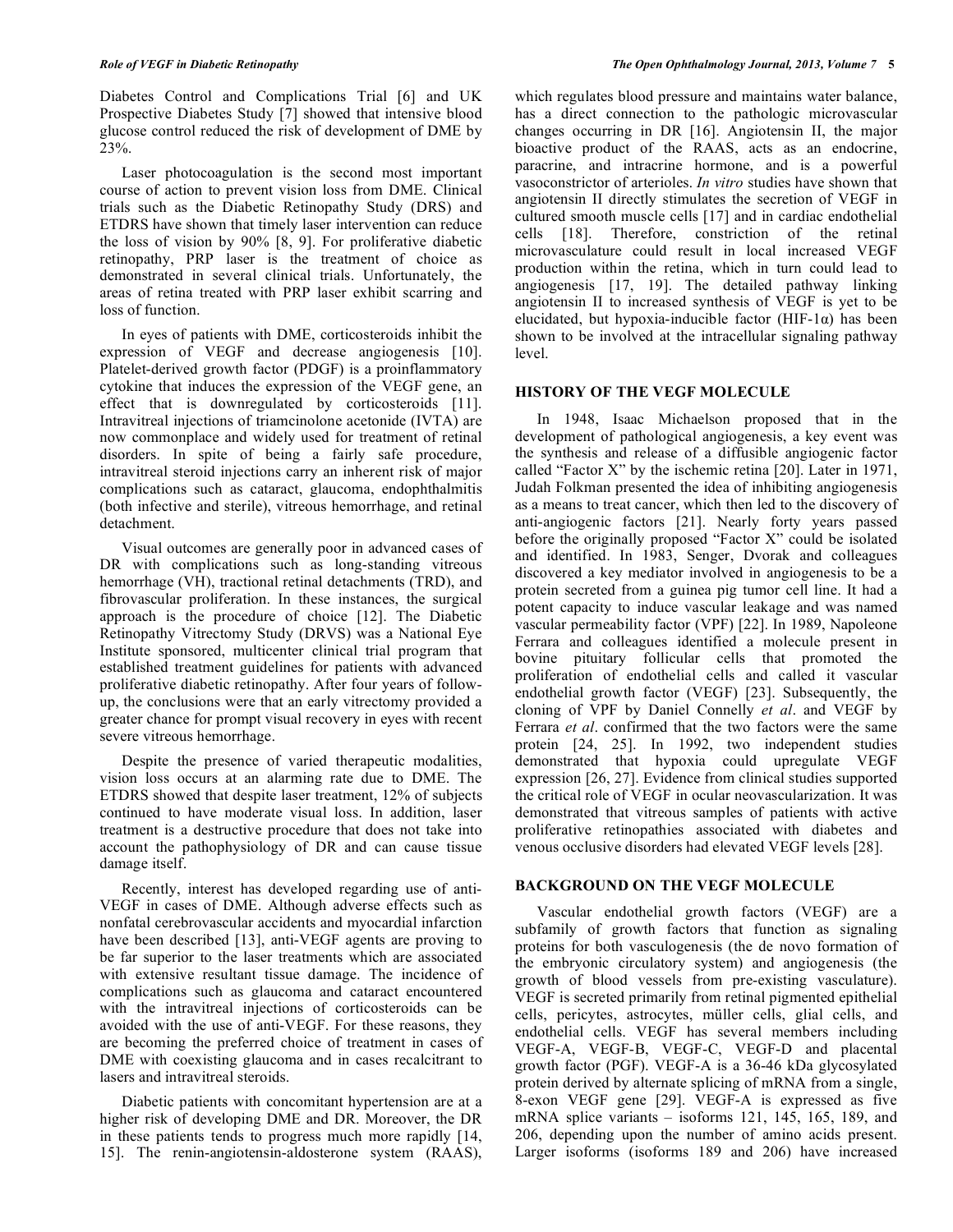heparin binding ability, which reflects their ability to bind to cell surfaces and basement membranes. Unfortunately, the larger isoforms also have limited or no diffusibility. Smaller isoforms (isoform 121 and 145) are readily diffusible but have limited heparin binding ability. Isoform 165 has intermediate levels of diffusibility and heparin binding. VEGF 165 is the principle isoform secreted, and is critical for both development and pathological angiogenesis [30]. The other VEGF members probably have a greater role to play in tumors and cancers than in DR [31].

## **VEGF PRODUCTION**

 VEGF production is induced in response to ischemia or hypoxia (Fig. 1). Tissue hypoxia leads to the production of a DNA binding protein called hypoxia-inducible factor 1 (HIF-1). HIF-1 is a heterodimeric, basic helix-loop-helix protein that consists of two subunits: the constitutivelyexpressed HIF-1 beta subunit and the growth factor regulated HIF-1 alpha subunit [32]. In addition to playing a crucial role in VEGF production, HIF-1 is also responsible for the upregulation of the human erythropoietin gene in hypoxic cells, which is another adaptation to tissue hypoxia [33]. HIF-1 binds to the VEGF gene and initiates the transcription process. This leads to the generation and accumulation of VEGF mRNA by both increased mRNA transcription and decreased mRNA degradation [34], eventually leading to the intracellular accumulation of VEGF molecules. A chaperone protein called ORP 150 (oxygen regulated protein) is responsible for the transfer of VEGF from the endoplasmic reticulum to Golgi bodies. The expression of ORP150 mRNA is also induced by hypoxia [35].

#### **VEGF ACTION**

 All members of the VEGF family stimulate cellular responses by binding to tyrosine kinase receptors on the endothelial cell surface, causing them to dimerize and become activated through transphosphorylation. VEGF-A has two types of receptors: VEGF receptor 1 (VEGFR-1 or Flt-1) and 2 (VEGFR-2 or KDR). In humans, VEGFR-1 is a protein that is encoded by the Flt-1 gene [35] and VEGFR-2 is a kinase insert domain receptor (KDR, a type III receptor tyrosine kinase) that is encoded by the KDR gene [36]. VEGFR-2 seems to be the primary receptor that mediates almost all of the cellular responses to VEGF-A. The VEGF receptors have three parts: an extracellular portion consisting of seven similar immunoglobulin-like domains, a single transmembrane hydrophobic spanning region, and an intracellular portion containing a split tyrosine kinase domain [37]. When the VEGF molecule binds to the extracellular portion of the VEGF receptors, the intracellular portion causes phosphorylation of the tyrosine amino acid residues and a cellular signal is transduced. This transduction in turn induces a cascade of intracellular signaling pathways. One of the pathways induced within the cells by VEGF is the protein kinase C (PKC) pathway [38]. The other pathways contribute to angiogenesis by synthesis of nitric oxide and induction of cellular proliferation.

#### **VEGF INDUCED ANGIOGENESIS IN DR**

 VEGF is an important factor in the development of both proliferative DR and DME [39], altering retinal capillary permeability by increasing the phosphorylation of proteins involved with tight-junctions such as zonula occludens [40]. The VEGF induction activates mitogen-activated protein (MAP), resulting in endothelial cell proliferation. This cascade coincides with the activation of the phophatidylinositol 3-kinase (PI3)/Akt pathway after VEGFR-2 induction [33]. VEGF-A stimulates endothelial cells to release matrix metalloproteinases (MMPs) and urokinase-type plasminogen activator, resulting in the degradation of basement membranes and making cell migration possible. The activated endothelial cells express integrins such as  $\alpha v\beta 3$  and  $\alpha v\beta 5$ , which aid in the migration through the degraded matrix [41]. Proliferation and migration of endothelial cells is followed by synthesis of basement membranes for the newly formed capillaries. The stability of these capillaries is achieved by recruitment of pericytes and smooth muscle cells that are regulated by platelet-derived growth factor (PDGF) [42].

## **VEGF AS A THERAPEUTIC TARGET**

 Much work has been done to study the mechanisms of VEGF in hopes of reducing neovascularization and vessel leakage by blocking its effects. Fig. (**1**) shows the sites of action of the drugs that target abnormal neovascularization.

 *Anti-VEGF Antibodies:* Commercially, there are two drugs available in this class. Ranibizumab (Lucentis, Genentech Inc., San Francisco, CA) is a humanized monoclonal antibody fragment (Fab, fragment antigenbinding) retrieved from the parent molecule of bevacizumab (Avastin, Genentech Inc., San Francisco, CA) against VEGF-A [43].

 Ranibizumab was designed for intra-ocular use as a smaller antibody fragment for better intraocular penetration into the retina. It was approved in 2006 by the US Food and Drug Administration (USFDA) to be used for intravitreal injections in the treatment of neovascular (wet) age-related macular degeneration (AMD). The treatment protocol most commonly followed is three intravitreal injections given at intervals of four weeks. The retina is then evaluated and the need for further treatment is determined based upon the status of neovascularization. Pilot studies with intravitreal ranibizumab have also shown decrease in mean retinal thickness and improved vision in patients with DME [44]. In three well designed, phase II or III trials (RESOLVE [45], RIDE and RISE [13], READ 2 [46, 47]),  $1-2$  year treatments with ranibizumab were found to be more effective than sham or focal/grid laser therapy in improving best corrected visual acuity (BCVA) and reducing macular thickness in patients with visual impairment associated with DME. Along with these studies, two other well designed phase III trials (RESTORE [48] and DRCR.net [49-52]) showed that one year of treatment with ranibizumab as an adjunct to laser therapy was more effective than laser therapy alone in improving BCVA and macular thickness in patients with visual impairment associated with DME. Ranibizumab alone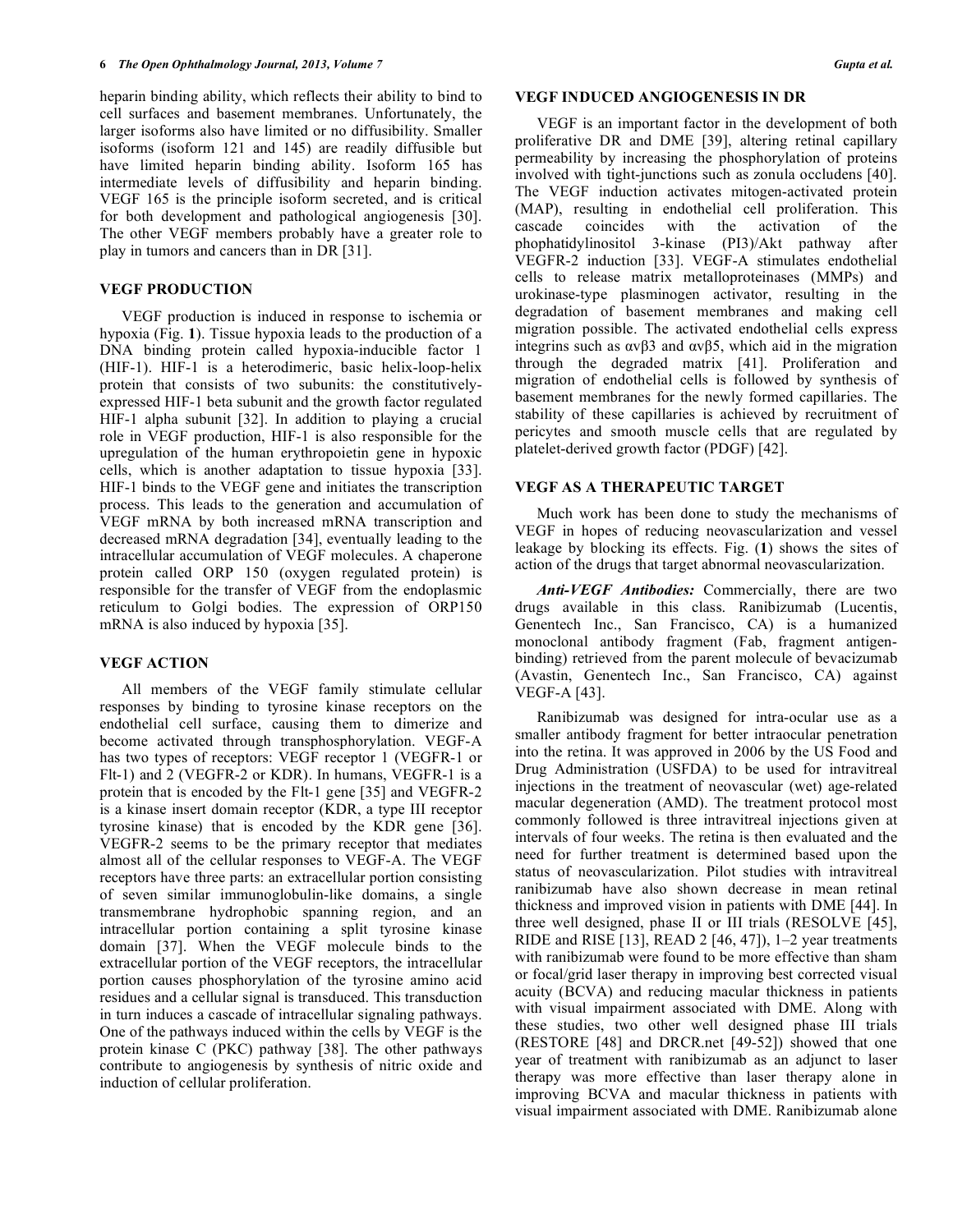

**Fig. (1).** Flowchart of the VEGF cascade showing the molecular chain of events that occur after retinal tissue hypoxia culminating in angiogenesis.

or as an adjunct to laser therapy showed improvement at the first follow-up visits in these studies, and were associated with gains in vision-related quality of life, assessed using the National Eye Institute Visual Functioning Questionnaire-25. The ocular and non-ocular adverse events were similar to the patients with wet age-related macular degeneration or retinal vein occlusion that had received ranibizumab.

 Bevacizumab (Avastin, Genentech Inc., San Francisco, CA) is a full length humanized monoclonal antibody against all isoforms of VEGF-A and binds to the VEGF molecule to prevent receptor binding. It has the USFDA approval for

intravenous treatment for metastatic colon cancer. Although bevacizumab does not have USFDA approval for intravitreal use for ocular diseases, it has been used off label and is very effective in inhibiting neovascularization associated with various retinal proliferative vascular diseases such as CNV, proliferative diabetic retinopathy, neovascular glaucoma, diabetic macular edema, and macular edema secondary to retinal vein occlusions. The DRCR phase II showed a more favorable outcome for bevacizumab treated patients at three weeks compared to laser photocoagulation alone [53]. The BOLT study also favored bevacizumab over laser photocoagulation at one year [54, 55].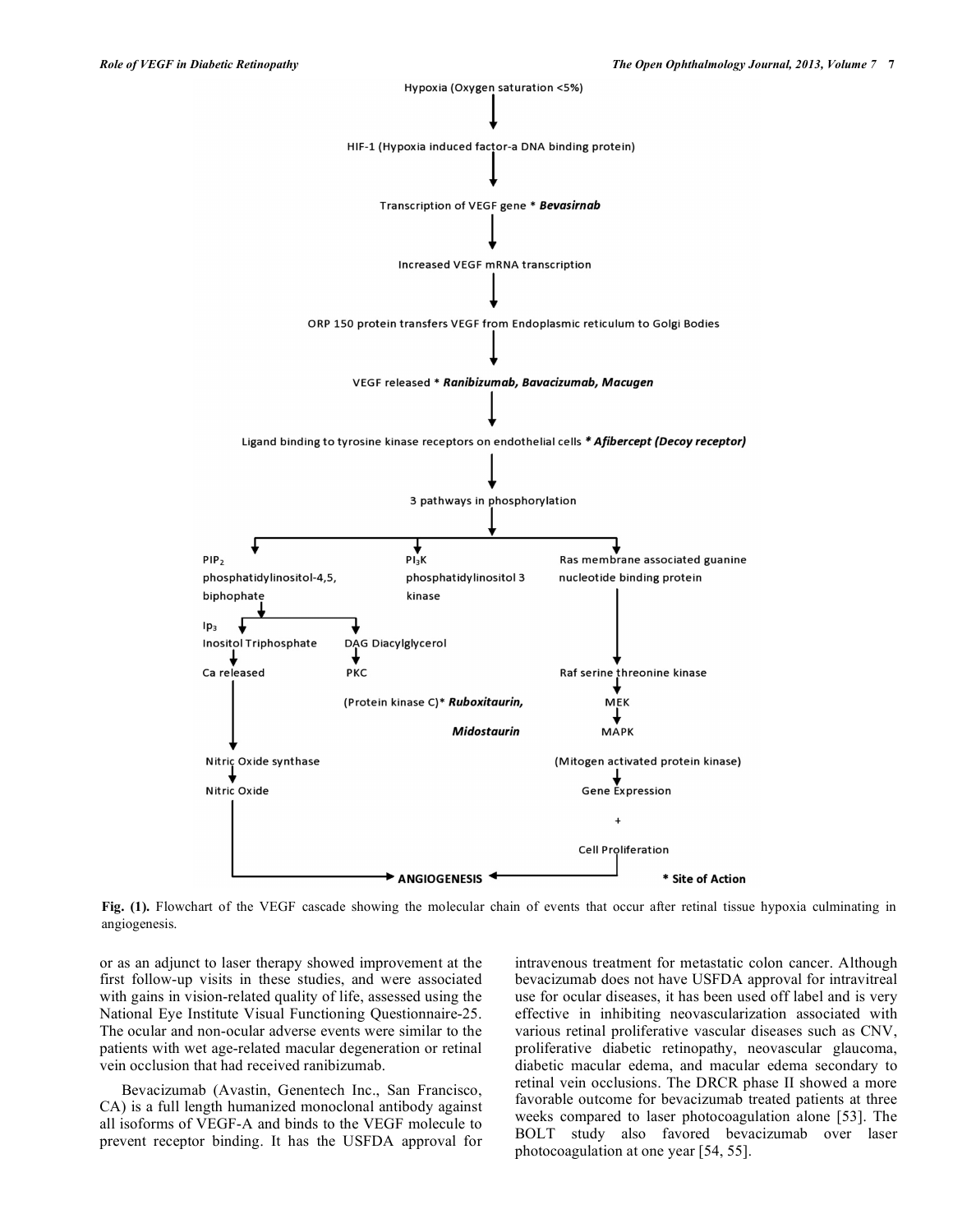*Inhibitors of Intracellular Transcription:* Bevasiranib (OPKO, FL, USA) is the first small interfering RNA (siRNA) drug designed to silence the genes that produce VEGF, which is largely believed to be responsible for causing DME. The RNAi assessment of bevasiranib in DME or RACE trials was a pilot phase II investigation of the safety and preliminary efficacy of the drug in patients with DME. This 48 patient, multicenter, double-masked, randomized trial studied 3 dose levels of bevasiranib, and showed a trend of decrease in macular thickness between weeks 8 and 12. In addition, higher dosages resulted in a larger reduction in thickness than the lowest dose [56].

 *Inhibitors of Extracellular VEGF:* Pegaptanib sodium (Macugen, Eyetech Pharmaceuticals Inc., New York, NY and Pfizer Inc., New York, NY), a RNA aptamer, was one of the earliest anti-VEGF drugs which the USFDA approved for the treatment of neovascular AMD. It binds and blocks isoform 165 of VEGF [57]. The Macugen Diabetic Retinopathy Study Group conducted a phase II randomized controlled trial of Pegaptanib for fovea-involving DME. After 36 weeks follow-up, the Pegaptanib-treated eyes had better visual acuity, more reduction in central retinal thickness, and less need for laser photocoagulation compared to the sham group. More recently, a phase II/III randomized controlled trial reported that Pegaptanib therapy was associated with improved visual outcomes in patients with DME for up to 2 years [58, 59].

 *Inhibitors of VEGF Receptor Expression:* Aflibercept (VEGF-Trap, Regeneron Pharmaceuticals Inc., Tarrytown, NY and the Sanofi-aventis Inc., Paris, France) is a total human recombinant fusion protein that binds with all forms of VEGF-A and placental growth factor (PGF) [60]. The Regeneron and Bayer Inc. (Leverkusen, Germany) companies are developing the drug for ocular use. The DA VINCI study showed favorable outcomes when compared to laser photocoagulation in cases of DME. The outcome of the VEGF Trap-Eye trial at the primary endpoint of 24 weeks, as well as through the 52 week follow-up period, showed statistically significant improvement in visual acuity with the agent. Additionally, reduction in the optical coherence tomography (OCT) retinal thickness was noted. At the end of 6 months, patient eyes treated with aflibercept showed a gain of 8.5 to 11.4 letters on average, compared with 2.5 letters for the laser treated group. Moreover, at the end of 52 weeks, aflibercept treated eyes gained 9.7 to 13.1 letters as compared with a one-letter loss for laser treated eyes. At the end of one year, 45% - 71% of patient eyes gained 10 letters or more, and 24% - 46% of eyes gained 15 letters or more. The visual improvement was accompanied with reduction of OCT retinal thickness and was well tolerated by the patients. Presently, a phase III randomized clinical trial is currently underway to investigate the efficacy of VEGF Trap-Eye therapy for diabetic macular edema [61,62].

 *Inhibitors of Intracellular Signaling Cascade Activating VEGF*: Midostaurin (PKC412, Fermentek Biotechnology, Jerusalem, Israel) is a potent inhibitor of multiple isoforms of protein kinase C (PKC), VEGF-R2, PDGFR (plateletderived growth factor receptor), KIT tyrosine kinase (a receptor that binds stem cell factor) and Flt-3 tyrosine kinases [63]. Midostaurin blocks the VEGF receptor signaling and thereby prevents retinal neovascularization

[64]. PKC 412 has shown inhibition of ischemia-induced neovascularization in an animal model [65], however, early pharmacodynamic studies have shown some adverse outcomes, specifically revealing its lack of specificity. The principle toxicities of PKC412 are nausea/vomiting and fatigue. The best tolerated dose was found to be 150mg/d for chronic administration [66]. Even at this dose it was hepatotoxic, thus shifting focus to a more selective drug, ruboxistaurin [67].

 *Protein Kinase C (PKC) Beta Inhibitor:* Ruboxistaurin (Eli Lilly and Co., Delaware, Indianapolis) is an orally administered PKC beta isoform-selective inhibitor. It is an investigational drug for the treatment of moderate to severe non-proliferative DR. The PKC-Diabetic Retinopathy Study (PKC-DRS) was formulated to evaluate the effect of ruboxistaurin on visual loss in patients with moderately severe to very severe non-proliferative DR. It showed a reduction in the incidence of both moderate visual loss (doubling of the visual angle) and sustained moderate visual loss (for 6 months). The PKC-DME Study (PKC-DMES) also indicated reduced progression of DME with ruboxistaurin, although this was a secondary endpoint. Ruboxistaurin has not yet received approval from the USFDA [68-71].

#### **SUMMARY AND CONCLUSION**

 Laser photocoagulation still remains the gold standard treatment for proliferative DR and DME, but it is not effective in many patients. Recently, retina specialists are inclined to use anti-VEGF agents for the management of DME. Although only some of these drugs are FDA approved for intraocular use (i.e., ranibizumab, pegaptanib), many are currently being used off label in clinical practices (i.e., bevacizumab). These anti-VEGF drugs are used as adjunct therapies to laser treatment, but there is an increasing trend towards using them as primary treatment for diabetic macular edema.

## **CONFLICT OF INTEREST**

 The authors confirm that this article content has no conflict of interest.

## **ACKNOWLEDGEMENTS**

 This work was supported by Discovery Eye Foundation, Guenther Foundation, Iris and B. Gerald Cantor Foundation, Polly and Michael Smith Foundation, Lincy Foundation, Research To Prevent Blindness.

#### **REFERENCES**

- [1] King H, Aubert RE, Herman WH. Global burden of diabetes, 1995-2025: prevalence, numerical estimates, and projections. Diabetes Care 1998; 21(9): 1414-31.
- [2] Heriot WJ, Borger JP, Zimmet P, King H, Taylor R, Raper LR. Diabetic retinopathy in a natural population. Aust J Ophthalmol 1983; 11(3): 175-9.
- [3] Klein R, Klein BE, Moss SE, Davis MD, DeMets DL. The Wisconsin epidemiologic study of diabetic retinopathy. IV. Diabetic macular edema. Ophthalmology 1984; 91(12): 1464-74.
- [4] Photocoagulation for diabetic macular edema. Early treatment diabetic retinopathy study report number 1. Early treatment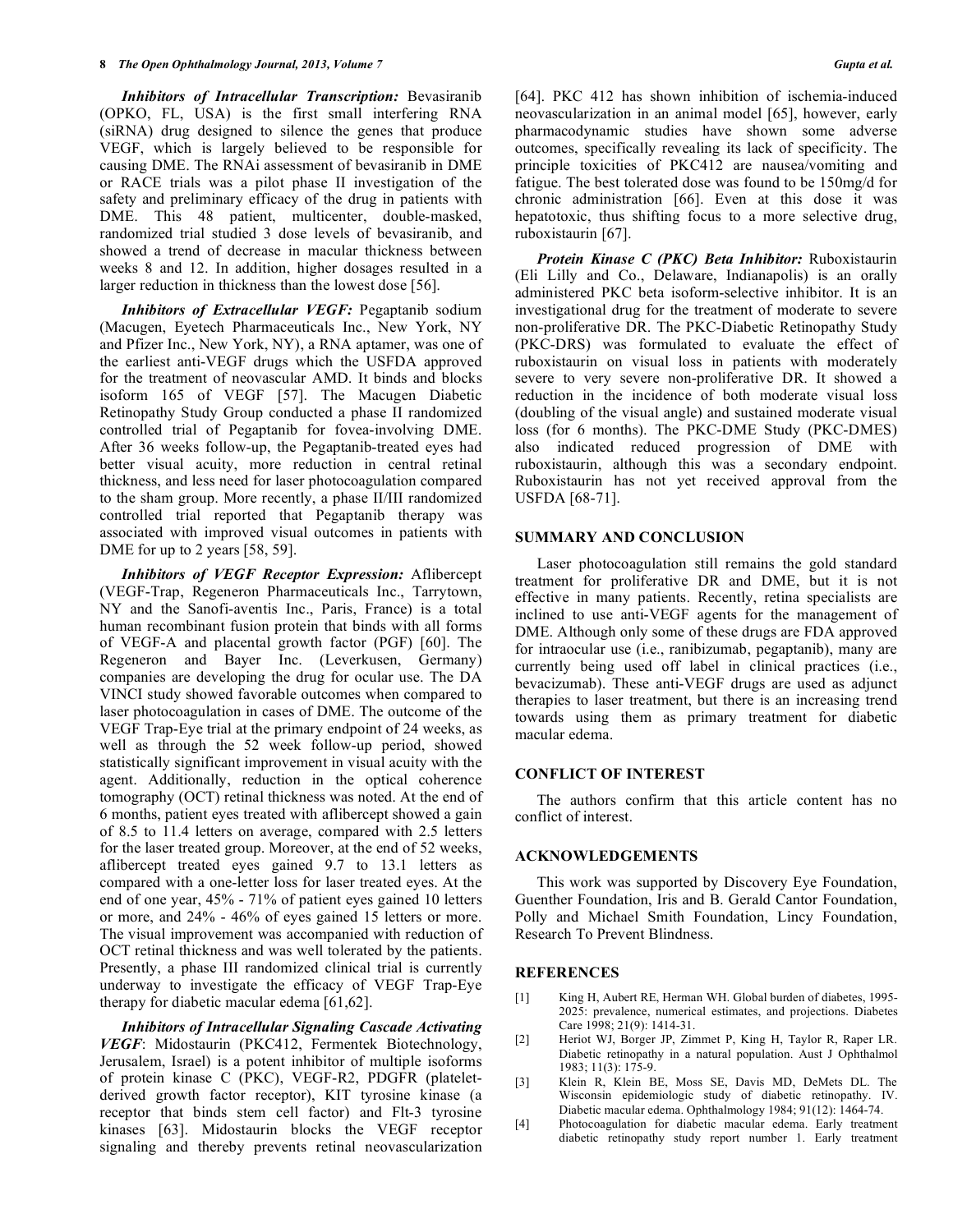diabetic retinopathy study research group. Arch Ophthalmol 1985; 103(12): 1796-806.

- [5] Oshima Y, Sakaguchi H, Gomi F, Tano Y. Regression of iris neovascularization after intravitreal injection of bevacizumab in patients with proliferative diabetic retinopathy. Am J Ophthalmol 2006; 142(1): 155-8.
- [6] The Diabetes Control and Complications Trial Research Group. The effect of intensive treatment of diabetes on the development and progression of long-term complications in insulin-dependent diabetes mellitus. N Engl J Med 1993; 329(14): 977-86.
- [7] Intensive blood-glucose control with sulphonylureas or insulin compared with conventional treatment and risk of complications in patients with type 2 diabetes (UKPDS 33). UK Prospective Diabetes Study (UKPDS) Group. Lancet 1998; 352(9131): 837-53.
- [8] Landers MB, Stefansson E, Wolbarsht ML. Panretinal photocoagulation and retinal oxygenation. Retina 1982; 2(3): 167- 75.
- [9] Castillejos-Rios D, Devenyi R, Moffat K, Yu E. Dye yellow *vs* argon green laser in panretinal photocoagulation for proliferative diabetic retinopathy: a comparison of minimum power requirements. Can J Ophthalmol 1992; 27(5): 243-4.
- [10] Nauck M, Roth M, Tamm M, *et al*. Induction of vascular endothelial growth factor by platelet-activating factor and plateletderived growth factor is downregulated by corticosteroids. Am J Respir Cell Mol Biol 1997; 16(4): 398-406.
- [11] Nauck M, Karakiulakis G, Perruchoud AP, Papakonstantinou E, Roth M. Corticosteroids inhibit the expression of the vascular endothelial growth factor gene in human vascular smooth muscle cells. Eur J Pharmacol 1998; 341(2-3): 309-15.
- [12] Bresnick GH, Myers FL. Vitrectomy surgery for diabetic retinopathy. Annu Rev Med 1979; 30: 331-8.
- [13] Nguyen QD, Brown DM, Marcus DM, *et al*. Ranibizumab for Diabetic Macular Edema: Results from 2 Phase III Randomized Trials: RISE and RIDE. Ophthalmology 2012 (Epub ahead of print): Available from: http://www.ncbi.nlm.nih.gov/pubmed/2233 0964
- [14] Marshall G, Garg SK, Jackson WE, Holmes DL, Chase HP. Factors influencing the onset and progression of diabetic retinopathy in subjects with insulin-dependent diabetes mellitus. Ophthalmology 1993; 100(8): 1133-9.
- [15] Lopes de Faria JM, Jalkh AE, Trempe CL, McMeel JW. Diabetic macular edema: risk factors and concomitants. Acta Ophthalmol Scand 1999; 77(2): 170-5.
- [16] Danser AH, van den Dorpel MA, Deinum J, *et al*. Renin, prorenin, and immunoreactive renin in vitreous fluid from eyes with and without diabetic retinopathy. J Clin Endocrinol Metab 1989; 68(1): 160-7.
- [17] Williams B, Baker AQ, Gallacher B, Lodwick D. Angiotensin II increases vascular permeability factor gene expression by human vascular smooth muscle cells. Hypertension 1995; 25(5): 913-7.
- [18] Chua CC, Hamdy RC, Chua BH. Upregulation of vascular endothelial growth factor by angiotensin II in rat heart endothelial cells. Biochim Biophys Acta 1998; 1401(2): 187-94.
- [19] Funatsu H, Yamashita H, Ikeda T, Nakanishi Y, Kitano S, Hori S. Angiotensin II and vascular endothelial growth factor in the vitreous fluid of patients with diabetic macular edema and other retinal disorders. Am J Ophthalmol 2002; 133(4): 537-43.
- [20] Michaelson IC. The mode of development of the vascular system of the retina with some observations on its significance for certain retinal disorders. Trans Ophthalmol Soc UK 1948; 68: 137-80.
- [21] Folkman J. Tumor angiogenesis: therapeutic implications. N Engl J Med 1971; 285: 1182-6.
- [22] Senger DR, Galli SJ, Dvorak AM, Perruzzi CA, Harvey VA, Dvorak HF. Tumor cells secrete a vascular permeability factor that promotes accumulation of ascites fluid. Science 1983; 219: 983-5.
- [23] Ferrara N, Henzel WJ. Pituitary follicular cells secrete a novel heparin-binding growth factor specific for vascular endothelial cells. Biochem Biophys Res Commun 1989; 161: 851-8.
- [24] Keck PJ, Hauser SD, Krivi G, *et al*. Vascular permeability factor, an endothelial cell mitogen related to PDGF. Science 1989; 246: 1309-12.
- [25] Leung DW, Cachianes G, Kuang WJ, Goeddel DV, Ferrara N. Vascular endothelial growth factor is a secreted angiogenic mitogen. Science 1989; 246: 1306-9.
- [26] Miller JW, Adamis AP, Shima DT, *et al*. Vascular endothelial growth factor/vascular permeability factor is temporally and

spatially correlated with ocular angiogenesis in a primate model. Am J Pathol 1994; 145: 574-84.

- [27] Shweiki D, Itin A, Soffer D, Keshet E. Vascular endothelial growth factor induced by hypoxia may mediate hypoxia-initiated angiogenesis. Nature 1992; 359: 843-5.
- [28] Aiello LP, Avery RL, Arrigg PG, *et al*. Vascular endothelial growth factor in ocular fluid of patients with diabetic retinopathy and other retinal disorders. N Engl J Med 1994; 331: 1480-7.
- [29] Tischer E, Mitchell R, Hartman T, *et al*. The human gene for vascular endothelial growth factor: multiple protein forms are encoded through alternative exon splicing. J Biol Chem 1991; 266(18): 11947-54.
- [30] Penn JS, Madan A, Caldwell RB, Bartoli M, Caldwell RW, Hartnett ME. Vascular endothelial growth factor in eye disease. Prog Retin Eye Res 2008; 27(4): 331-71.
- [31] Olofsson B, Pajusola K, Kaipainen A, *et al*. Vascular endothelial growth factor B, a novel growth factor for endothelial cells. Proc Natl Acad Sci USA 1996; 93(6): 2576-81.
- [32] Semenza GL. HIF-1: using two hands to flip the angiogenic switch. Cancer Metastasis Rev 2000; 19(1-2): 59-65.
- [33] Ferrara N. Vascular endothelial growth factor: basic science and clinical progress. Endocr Rev 2004; 25: 581-611.
- [34] Levy AP, Levy NS, Goldberg MA. Post-transcriptional regulation of vascular endothelial growth factor by hypoxia. J Biol Chem 1996; 271(5): 2746-53.
- [35] Shibuya M, Yamaguchi S, Yamane A, *et al*. Nucleotide sequence and expression of a novel human receptor-type tyrosine kinase gene (flt) closely related to the fms family. Oncogene 1990; 5(4): 519-24.
- [36] Holmes K, Roberts OL, Thomas AM, Cross MJ. Vascular endothelial growth factor receptor-2: structure, function, intracellular signalling and therapeutic inhibition. Cell Signal 2007; 19(10): 2003-12.
- [37] Veikkola T, Karkkainen M, Claesson-Welsh L, Alitalo K. Regulation of angiogenesis *via* vascular endothelial growth factor receptors. Cancer Res 2000; 60(2): 203-12.
- [38] Yoshiji H, Kuriyama S, Ways DK, *et al*. Protein kinase C lies on the signaling pathway for vascular endothelial growth factormediated tumor development and angiogenesis. Cancer Res 1999; 59(17): 4413-8.
- [39] Simo R, Hernandez C. Intravitreous anti-VEGF for diabetic retinopathy: hopes and fears for a new therapeutic strategy. Diabetologia 2008; 51(9): 1574-80.
- [40] Antonetti DA, Barber AJ, Hollinger LA, Wolpert EB, Gardner TW. Vascular endothelial growth factor induces rapid phosphorylation of tight junction proteins occludin and zonula occluden 1. A potential mechanism for vascular permeability in diabetic retinopathy and tumors. J Biol Chem 1999; 274(33): 23463-7.
- [41] Witmer AN, Vrensen GF, Van Noorden CJ, Schlingemann RO. Vascular endothelial growth factors and angiogenesis in eye disease. Prog Retin Eye Res 2003; 22(1): 1-29.
- [42] Crocker DJ, Murad TM, Geer JC. Role of the pericyte in wound healing: an ultrastructural study. Exp Mol Pathol 1970; 13(1): 51- 65.
- [43] Heier JS, Antoszyk AN, Pavan PR, *et al*. Ranibizumab fora treatment of neovascular age-related macular degeneration: a phase I/II multicenter, controlled, multidose study. Ophthalmology 2006; 113(4): 633 e1-4.
- [44] Rodriguez-Fontal M, Alfaro V, Kerrison JB, Jablon EP. Ranibizumab for diabetic retinopathy. Curr Diabetes Rev 2009; 5(1): 47-51.
- [45] Massin P, Bandello F, Garweg JG, *et al*. Safety and efficacy of ranibizumab in diabetic macular edema (RESOLVE study): a 12 month, randomized, controlled, double-masked, multicenter phase II study. Diabetes Care 2010; 33(11): 2399-405.
- [46] Nguyen QD, Shah SM, Heier JS, *et al*. Primary end point (six months) results of the ranibizumab for edema of the mAcula in diabetes (READ-2) study. Ophthalmology 2009; 116(11): 2175-81.
- [47] Nguyen QD, Shah SM, Khwaja AA, *et al*. Two-year outcomes of the ranibizumab for edema of the mAcula in diabetes (READ-2) study. Ophthalmology 2010; 117(11): 2146-51.
- [48] Mitchell P, Bandello F, Schmidt-Erfurth U, *et al*. The RESTORE study: ranibizumab monotherapy or combined with laser versus laser monotherapy for diabetic macular edema. Ophthalmology 2011; 118(4): 615-25.